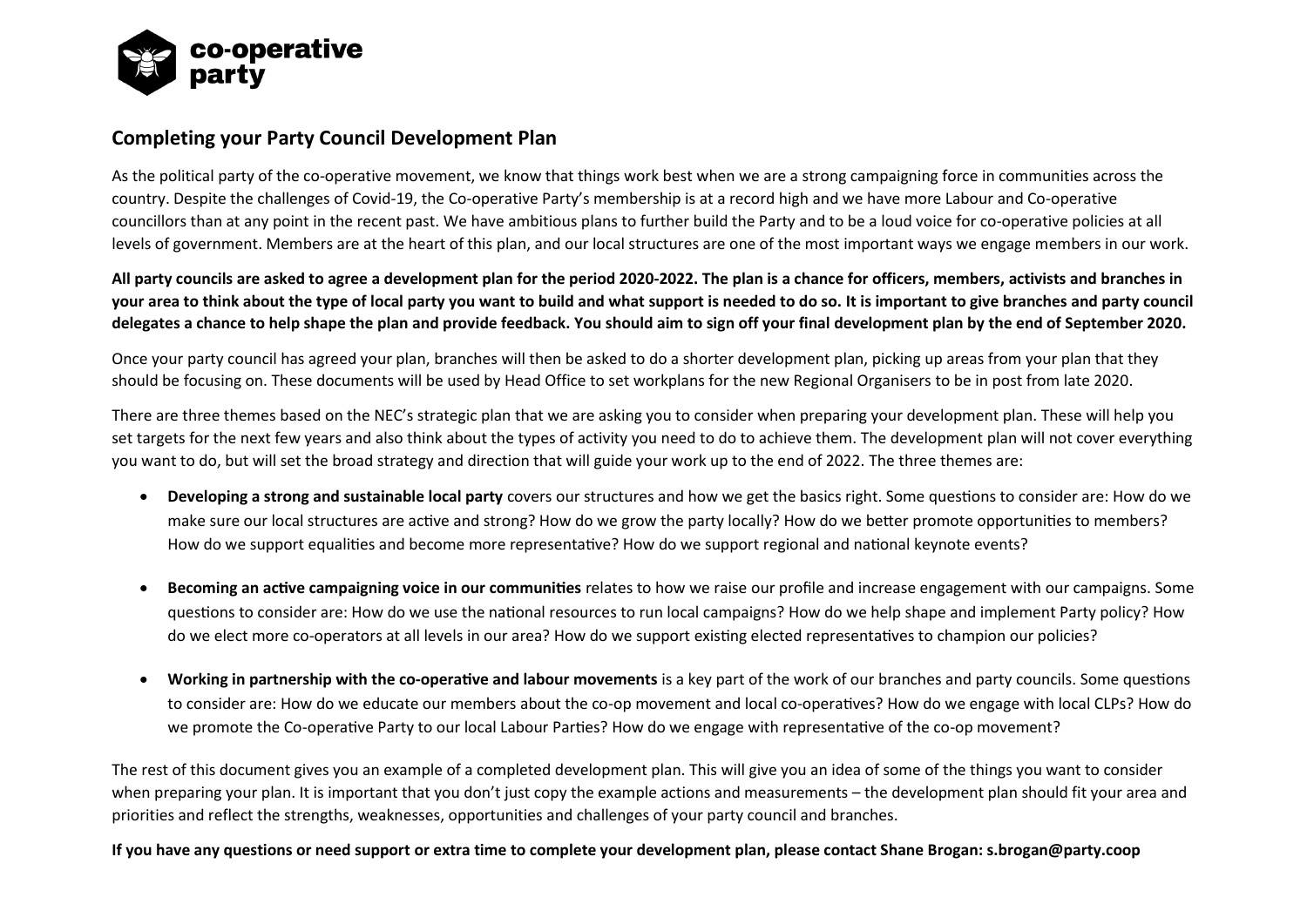

## **Theme 1: Developing a strong and sustainable local party**

| Target:<br>What do you want to achieve?                                               | <b>Action:</b><br>What will you do to achieve this?                                                                                                                                                                                                           | <b>Measurement:</b><br>How will you know this has been achieved?                                                                                                                                        | Lead                                            |
|---------------------------------------------------------------------------------------|---------------------------------------------------------------------------------------------------------------------------------------------------------------------------------------------------------------------------------------------------------------|---------------------------------------------------------------------------------------------------------------------------------------------------------------------------------------------------------|-------------------------------------------------|
| We have branches that cover all our area,<br>with elected officers and regular events | • We will ask all branches to prepare a<br>development plan<br>• We will do an audit of our branches to<br>see which ones need additional help<br>• We will identify new member members<br>who may help us re-launch inactive areas                           | • All active branches have agreed a<br>development plan<br>• All branches are meeting at least twice<br>per year, and 50% are meeting four times<br>• We will have re-launched all inactive<br>branches | Person A<br>Officer B<br><b>Branch C</b><br>All |
| We have a plan to grow our Party through<br>the recruitment of new members            | • We will organise street stalls in our area<br>and ask people to sign our petitions<br>• We will arrange for speakers to attend<br>CLPs in our area to promote the Party<br>• We will organise joint events with other<br>organisations to raise our profile | • We will have recruited 50 new members<br>through our local activity (i.e. not joined<br>through the website)<br>• We will have seen total membership<br>increase by 10% year on year                  | Person A<br>Officer B<br><b>Branch C</b><br>All |
| We develop new ways to communicate<br>with members to increase engagement             | • We will implement plans so that half of all<br>member events take place online<br>• We will introduce a new email newsletter<br>with a round-up of local activity<br>• We will promote all branches' activities so<br>members of other branches can attend  | • We will have recorded better attendance<br>at our online and in-person events<br>• We will have issued quarterly email<br>roundups to members with opportunities<br>to get involved locally           | Person A<br>Officer B<br><b>Branch C</b><br>All |
| We help create a more open Party by<br>supporting the Equalities Networks             | • We will develop an Equalities Strategy,<br>beginning by inviting a representative of<br>the Networks (BAME, LGBT+, (Dis)ability,<br>Youth and Women) to each of our<br>meetings to discuss plans and activity                                               | • We will have met with each network<br>within a year<br>• We will have increased recruitment and<br>engagement from those who are<br>currently under-represented in our party                          | Person A<br>Officer B<br><b>Branch C</b><br>All |
| We send delegates to and support the<br>regional conference and annual conference     | • We will fill all our places to Annual<br>Conference with a balanced delegation<br>• We will help develop the programme and<br>attendance at the Regional Conference                                                                                         | • We sent a full AC delegation, reflective of<br>equalities, new/old members, etc.<br>• 50 members from our area attended the<br><b>Regional Conference</b>                                             | Person A<br>Officer B<br><b>Branch C</b><br>All |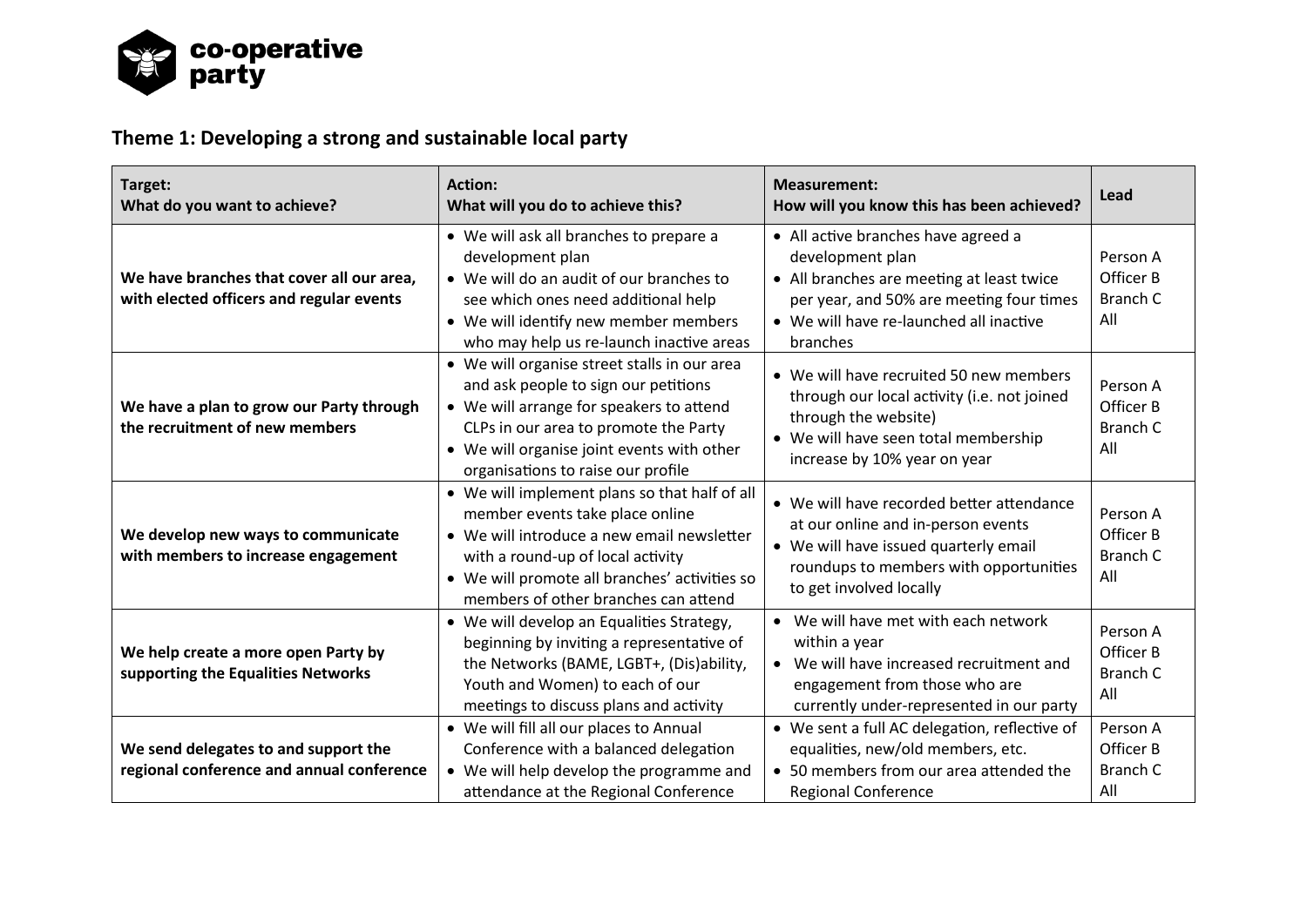

## **Theme 2: Becoming an active campaigning voice in our communities**

| Target:<br>What do you want to achieve?                                             | <b>Action:</b><br>What will you do to achieve this?                                                                                                                                                                                                                                     | <b>Measurement:</b><br>How will you know this has been achieved?                                                                                                                                                                     | Lead                                            |
|-------------------------------------------------------------------------------------|-----------------------------------------------------------------------------------------------------------------------------------------------------------------------------------------------------------------------------------------------------------------------------------------|--------------------------------------------------------------------------------------------------------------------------------------------------------------------------------------------------------------------------------------|-------------------------------------------------|
| We develop strong local campaigns making<br>use of national resources               | • We will get branches plan to list<br>community assets in our area<br>• We will increase the number of councils<br>who adopt Modern Day Slavery Charter<br>• We will hold a street stall with the Food<br>Justice / Violence Against Shop Workers /<br>Fair Trade / Sun Cream Petition | • We will have 25 community assets listed<br>in our area by end of 2022<br>• We will have 50% of Labour-held councils<br>adopt Modern Day Slavery Charter<br>• We will have 1,000 email address of<br>people supporting our campaign | Person A<br>Officer B<br><b>Branch C</b><br>All |
| We support members to develop, engage<br>with and promote Party policy              | • We will make sure that all branches hold<br>a policy discussion with a speaker<br>• We will hold an all-member party council<br>meeting on the policy process                                                                                                                         | • All branches hold an event and make a<br>submission to the policy process<br>• The party council makes a separate<br>submission to the policy process                                                                              | Person A<br>Officer B<br>Branch C<br>All        |
| We support and develop our members to<br>become more active in our work             | • We will organise an all-member training<br>event on Co-op Party campaigning                                                                                                                                                                                                           | • We will have helped train 3 new branch<br>officers in various roles                                                                                                                                                                | Person A<br>Officer B<br><b>Branch</b>          |
| We have a plan to grow the number of co-<br>operators elected at our next elections | • We will review upcoming council<br>elections and the opportunities to grow<br>• We will identify other opportunities to<br>elect co-operators                                                                                                                                         | • We will double the number of Co-op<br>candidates at our next council elections<br>• We nominate candidates in all police &<br>crime commissioner and mayor elections                                                               | Person A<br>Officer B<br>Branch C<br>All        |
| We support our elected co-operators to be<br>a strong voice for our movement        | • We will invite a different councillor to<br>each meeting to discuss their work<br>• We will develop a plan to support the<br>campaigns of our councillors and reps<br>• We will support our candidates to have<br>strong co-op content in their manifesto                             | • We will have had co-op councillors at all<br>of our events discussing different topics<br>• We will have co-ops mentioned in every<br>manifesto where we have candidates                                                           | Person A<br>Officer B<br>Branch C<br>All        |